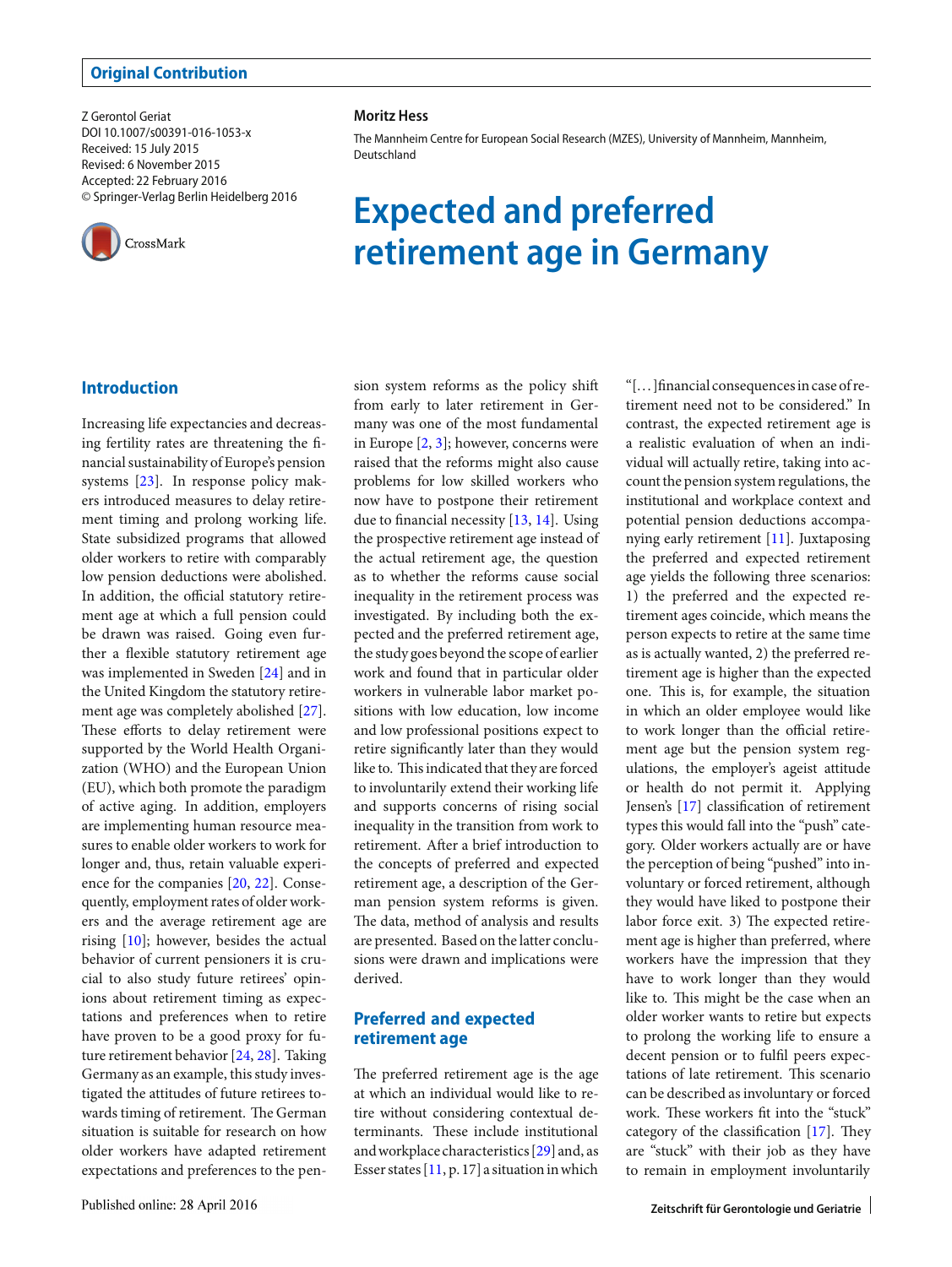due to financial or social pressure, although they would like to retire as soon as possible.

# **Reforms of the German pension system and the consequences**

When hit by the oil crisis and facing international competition in the 1970s, German employers, policy makers and trade unions agreed on a policy of early retirement to push older workers out of the labor market and, hence, decrease younger workers' unemployment rates [\[18,](#page-6-12) [25\]](#page-6-13). Several early retirement possibilities were implemented, in particular via unemployment and disability insurance, the early retirement option in the public pension scheme and the block model of the old age part-time program. These offered older workers generous compensation for retiring earlier than the statutory retirement age, which they willingly accepted [\[3,](#page-5-1) [26\]](#page-6-14). As a result the retirement age and employment rate of older workers decreased. From 1970 until 2000 the employment rate of male workers aged 55–64 years fell from 80 to 50 % [\[4\]](#page-5-2). A culture of early retirement was established and retiring before the statutory retirement age was perceived as the rule rather than the exception, not only by older workers and trade unions but also by employers, policy makers and the public  $[12, 25]$  $[12, 25]$  $[12, 25]$ . As the consequences of this policy became visible, German policy makers had to acknowledge the financial pressure it caused on the pension system. In addition, employers had problems finding qualified workers in certain industries [\[21\]](#page-6-3). Policy makers therefore abandoned the idea of early retirement and introduced several reforms aimed at prolonging the working life of older employees, such as stopping early retirement opportunities and increasing the statutory retirement age [\[1,](#page-5-3) [12,](#page-6-15) [18\]](#page-6-12). Employers implemented age management measures to delay retirement and sustain the work force in their companies [\[9\]](#page-6-16). Together with a general positive economic development, the increasing participation of women in the labor market and a higher skill level of the new older workers, these measures resulted in rising employment rates for

older workers [\[5\]](#page-5-4). This positive development, however, has recently been dulled by warnings that the reforms might not only increase employment rates of older workers but also cause new social inequality in the transition from work to retirement [\[14\]](#page-6-8). The concern is that low-skilled blue-collar workers with low incomes in particular are struggling to meet the requirements of the new policy of late retirement. While they extensively used various early retirement opportunities in the past, they nowadays postpone their retirement despite unfavorable working conditions [\[13\]](#page-6-7). An increasing proportion of these workers are even working beyond the official retirement age. Previous studies suggested that this increase is mainly due to monetary reasons. Hofäcker and Nauman [\[14,](#page-6-8) p. 478] commented: "Yerour results suggest that – in contrast to the higher educated who tend to voluntarily desire late exit – lower-educated workers may be driven by a financial need to remain employed." Low-skilled workers have to work and contribute longer to the public pension system to ensure a sufficient pension, whereas higher educated workers often stay employed because of a high identification with their gainful work and not for monetary reasons. In addition, low-skilled workers often suffer from poorer quality of working life [\[27\]](#page-6-2), while the more highly skilled counterparts benefit from supportive employers and better workplace surroundings and, hence, have a better quality of working life. Applying this argument to future pensioners and their attitudes towards retirement timing, one would assume that the expected retirement age for lowskilled older workers is much higher than they would like. They are forced to involuntarily prolong their working life for financial reasons, while they would prefer to retire earlier. Higher skilled workers, in contrast, have better individual resources and more support from their employers and can therefore adjust their expected retirement age to their preferred retirement age more easily. Consequently, the discrepancy between expected and preferred retirement age should be smaller. In the next part of this study, the following assumption is tested:

low-skilled workers would prefer to retire earlier than they expect to, while for high-skilled workers the expected and preferred retirement age concur.

# **Material and methods**

# Dataset and sample

The analysis was based on data derived from the German survey "Employment after retirement", which was conducted in 2008 [\[19\]](#page-6-17). In this study 1500 male and female employees aged from 55 to 65 years, an age at which most people predict their retirement age quite precisely [\[24\]](#page-6-1), were asked about their attitudes towards the retirement transition and a potential reentry into the labor market after retirement. This population sample is wellsuited for the analysis as the respondents saw their predecessors retire in the context of the early retirement policy but have to make their own retirement decision under the new paradigm of a longer working life. They are among the first to be affected by the increased official retirement age while not having access to the early retirement options [\[1\]](#page-5-3).

# Dependent variable

To test whether a discrepancy between the expected and desired retirement age existed, two questions were used. In the first the respondents were asked when they would prefer to retire, regardless of potential deductions from their pension. In the second question the employees were asked when they expected to retire, taking into account the potential deductions from their pension. The answers were coded in years and months. For a fictional respondent reporting an expected retirement age of 66 years and 10 months but who wished to retire at the age of 64 years, the difference is 2 years and 10 months. Based on this difference, the respondents were sorted into three groups: 1) those for whom the expected and preferred retirement age was the same, 2) those who expected to retire earlier than they would prefer and 3) those who expected to retire later than they would prefer.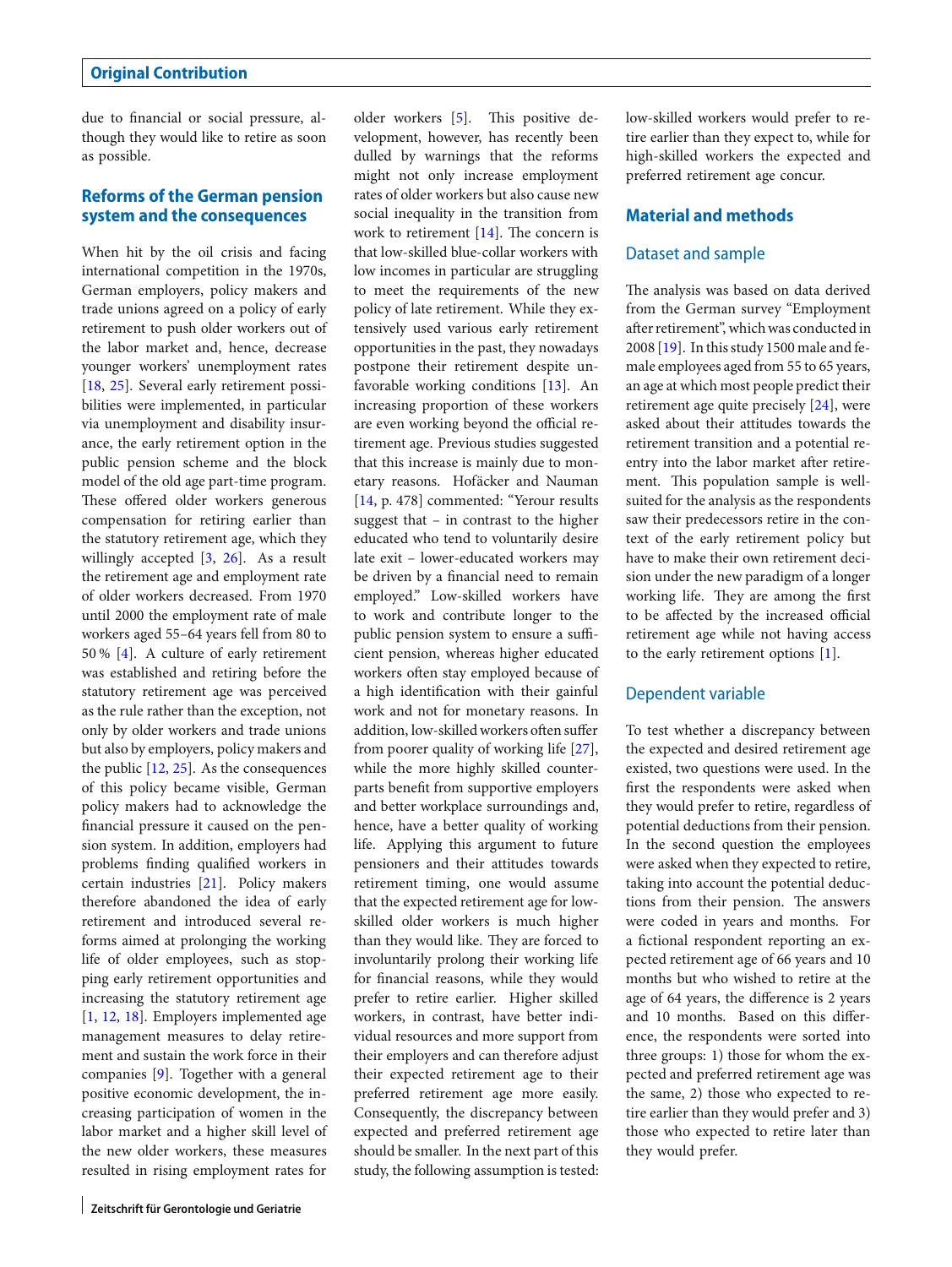## Independent variables

In accordance with previous studies on transition to retirement, education and professional position were utilized to measure older workers' skill levels [\[14,](#page-6-8) [19\]](#page-6-17). The professional position is based on the respondents' self-evaluation of their occupational status and is included in the regression with the two categories of middle-low and high. Education is coded according to the International Standard Classification of Education (ISCED) scheme with low (ISCED 0–2), medium (ISCED 3–4) and high (ISCED 5–6) education. To test the assumption that low-skilled workers involuntarily delay retirement due to financial necessity, the respondents' monthly household income after taxes was included as an additional independent variable. Income is divided into three categories, namely low (less than 2000 euros per month), middle (between 2000 and 3000 euros per month) and high (more than 3000 euros per month). Furthermore, gender, age, health status and company size were added to the models. These factors have been shown to affect the correlation of expected and preferred retirement age with education, professional position and income [\[11,](#page-6-10) [15,](#page-6-18) [29\]](#page-6-9). Age was included because the rise of the official retirement age is a stepwise process [\[1\]](#page-5-3) that affects the younger birth cohorts more than the older ones. Older workers with poor health have the option of retiring early via disability insurance and larger companies in Germany still have their own early retirement programs [\[2\]](#page-5-0). The size of the company was coded into four categories: less than 10, between 10 and 50, between 51 and 250 and more than 250 employees. The respondents rated their own health with a 5-point Likert scale ranging from  $1$  (= very good) to 5 (= very poor). The answers were coded in a binary variable with the categories good health (= very good and good) and poor health (intermediate, poor and very poor).

## **Abstract · Zusammenfassung**

Z Gerontol Geriat DOI 10.1007/s00391-016-1053-x © Springer-Verlag Berlin Heidelberg 2016

#### **M. Hess**

# **Expected and preferred retirement age in Germany**

#### **Abstract**

**Background.** Over the last 10 years the German pension system has undergone several reforms including the abandonment of early retirement policies and an increase in the statutory retirement age. Consequently, the average retirement age has increased and future retiree cohorts have adjusted the retirement expectations and preferences as to when they would like to retire.

**Objective.** This study was carried out to examine discrepancies between the expected and the preferred retirement age of older workers in Germany and to investigate how these discrepancies differ between groups of older workers.

**Material and methods.** Based on data from the survey "Employment after retirement", the expected and preferred retirement ages of 1500 workers aged 55 years and older were compared. Regression analyses were used to investigate the influence of

educational level and professional position on deviances between the expected and preferred retirement ages.

**Results.** On average older workers would like to retire 1.75 years earlier than they actually expect to. The deviance is significantly larger for employees with a lower professional position, lower income and lower educational level.

**Conclusion.** The discrepancy between expected and preferred retirement ages, in particular for older workers in vulnerable labor market positions, indicates a potential social inequality regarding the choice of retirement timing. This must be acknowledged when considering further reforms of the German pension system.

#### **Keywords**

Retirement · Occupational status · Social class · Public policy · Social inequality

# **Erwartetes und gewünschtes Renteneintrittsalter in Deutschland**

## **Zusammenfassung**

**Hintergrund.** In den letzten zehn Jahren wurde das deutsche Rentensystem mehrfach reformiert. Unter anderem wurden Frühverrentungsmöglichkeiten abgeschafft und das gesetzliche Renteneintrittsalter angehoben. Daraufhin stieg das durchschnittliche Renteneintrittsalter. Zukünftige Rentner haben ihre Erwartungen und Präferenzen, wann sie in Rente gehen würden, an die Reformen angepasst.

**Fragestellung.** In diesem Beitrag wird die Diskrepanz zwischen erwartetem und gewünschtem Renteneintrittsalter von älteren Arbeitnehmern in Deutschland untersucht. Es wird analysiert, ob sich dabei Hinweise auf soziale Ungleichheiten finden lassen.

**Material und Methoden.** Basierend auf Daten der Erhebung "Weiterbeschäftigung im Rentenalter" wurden das erwartete und gewünschte Renteneintrittsalter von 1500 Arbeitnehmern in einem Alter von ≥ 55 Jahren gegenübergestellt. Mit Regressionsanalysen wurde der Einfluss von Bildung

und beruflicher Stellung auf die Diskrepanz zwischen erwartetem und gewünschtem Renteneintrittsalter untersucht. **Ergebnisse.** Im Durchschnitt wollen ältere Arbeitnehmer 1,75 Jahre früher in Renten gehen, als sie erwarten. Der Unterschied ist größer für Arbeitnehmer mit niedriger beruflicher Stellung, niedrigem Einkommen und niedriger Bildung.

**Schlussfolgerung.** Dass besonders Arbeitnehmer mit niedriger Bildung und niedriger beruflicher Stellung erwarten, länger zu arbeiten, als sie wollen, deutet auf soziale Ungleichheiten beim Übergang vom Erwerbsleben in den Ruhestand hin. Dies sollte bei zukünftigen Reformen des Rentensystems in Deutschland beachtet werden.

#### **Schlüsselwörter**

Renteneintritt · Renteneintrittserwartungen · Soziale Schichten · Staatliche Regelungen · Soziale Ungleichheit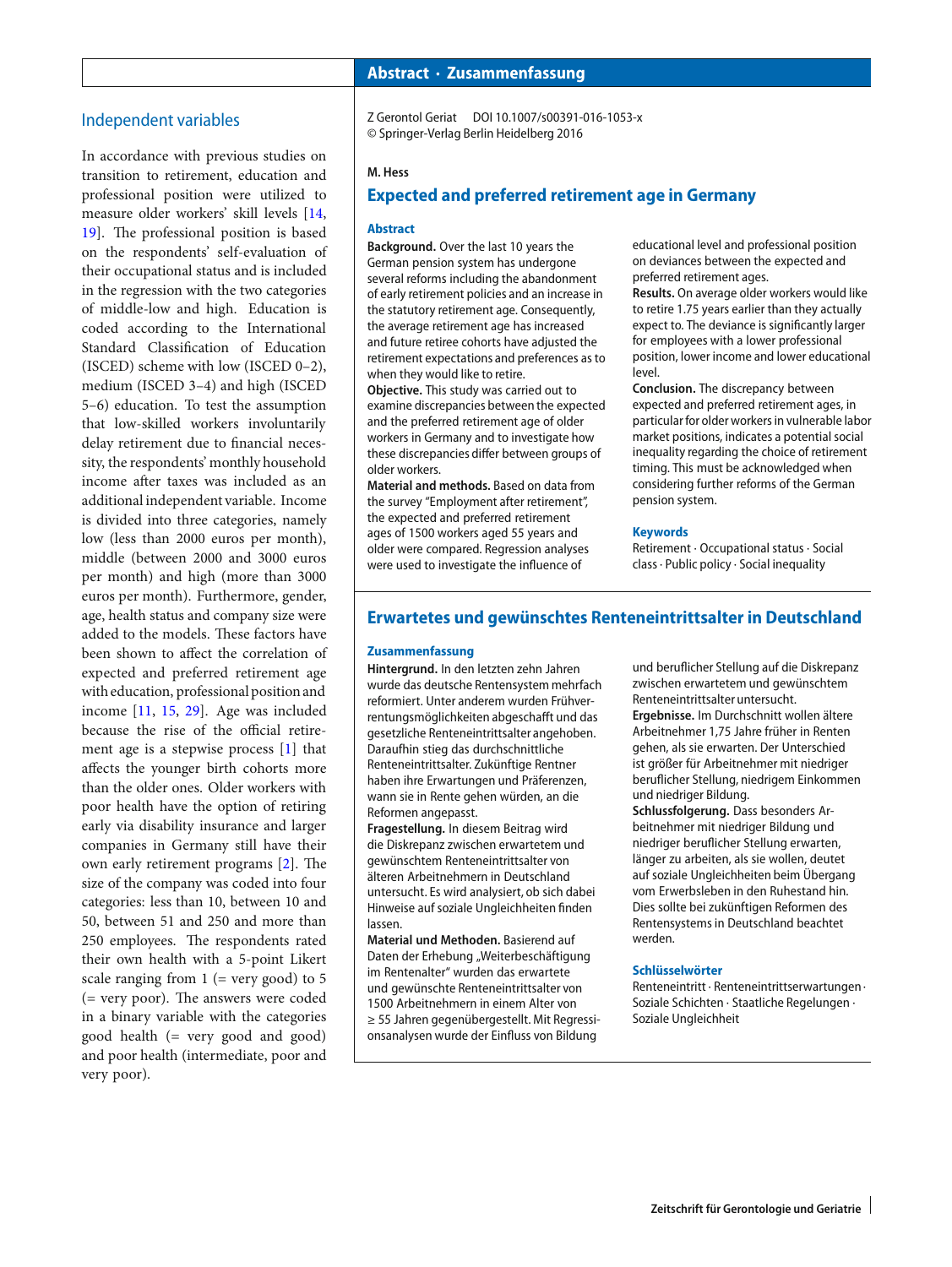# **Original Contribution**

<span id="page-3-0"></span>

| Expected and preferred retirement age in years and differences between them<br><b>Table 1</b> |       |                               |       |                              |                                                   |       |       |  |
|-----------------------------------------------------------------------------------------------|-------|-------------------------------|-------|------------------------------|---------------------------------------------------|-------|-------|--|
|                                                                                               |       | <b>Retirement age (years)</b> |       |                              | <b>Scenarios of retire-</b><br>ment attitudes (%) |       |       |  |
|                                                                                               | N(% ) | <b>Expected</b><br>(E)        | (P)   | Preferred Difference $P = E$ |                                                   | P > E | P < E |  |
| Total                                                                                         | 1392  | 63.58                         | 61.83 | $-1.75$                      | 31.9                                              | 5.9   | 62.2  |  |
| <b>Explanatory variables</b>                                                                  |       |                               |       |                              |                                                   |       |       |  |
| Professional position                                                                         |       |                               |       |                              |                                                   |       |       |  |
| High                                                                                          | 37.68 | 63.85                         | 62.42 | $-1.43$                      | 33.27                                             | 9.1   | 57.68 |  |
| Medium or low                                                                                 | 62.32 | 63.48                         | 61.47 | $-2.00$                      | 31.05                                             | 3.9   | 64.96 |  |
| Education                                                                                     |       |                               |       |                              |                                                   |       |       |  |
| ISCED 0-2                                                                                     | 13.70 | 63.49                         | 61.12 | $-2.37$                      | 24.49                                             | 4.08  | 71.43 |  |
| ISCED 3-4                                                                                     | 55.66 | 63.44                         | 61.56 | $-1.88$                      | 31.09                                             | 4.61  | 64.30 |  |
| ISCED 5-6                                                                                     | 30.64 | 64.02                         | 62.73 | $-1.29$                      | 34.57                                             | 8.40  | 57.04 |  |
| Income                                                                                        |       |                               |       |                              |                                                   |       |       |  |
| Low income                                                                                    | 38.01 | 63.58                         | 61.55 | $-2.02$                      | 28.66                                             | 5.17  | 66.16 |  |
| Medium income                                                                                 | 30.96 | 63.51                         | 61.74 | $-1.76$                      | 31.36                                             | 6.17  | 62.47 |  |
| High income                                                                                   | 31.03 | 63.80                         | 62.26 | $-1.55$                      | 34.35                                             | 7.12  | 58.52 |  |
| <b>Control variables</b>                                                                      |       |                               |       |                              |                                                   |       |       |  |
| Health                                                                                        |       |                               |       |                              |                                                   |       |       |  |
| Good health                                                                                   | 55.01 | 63.93                         | 62.29 | $-1.64$                      | 33.93                                             | 6.34  | 59.72 |  |
| Poor health                                                                                   | 44.99 | 63.23                         | 61.28 | $-1.96$                      | 29.40                                             | 5.47  | 65.13 |  |
| Gender                                                                                        |       |                               |       |                              |                                                   |       |       |  |
| Male                                                                                          | 48.33 | 63.91                         | 62.21 | $-1.70$                      | 29.70                                             | 7.93  | 62.36 |  |
| Female                                                                                        | 51.67 | 63.34                         | 61.46 | $-1.87$                      | 33.98                                             | 4.02  | 62.00 |  |
| Age group                                                                                     |       |                               |       |                              |                                                   |       |       |  |
| 55-59 years                                                                                   | 70.47 | 63.30                         | 61.14 | $-2.15$                      | 28.40                                             | 4.50  | 67.11 |  |
| $60-65$ years                                                                                 | 29.53 | 64.35                         | 63.39 | $-0.96$                      | 39.80                                             | 9.20  | 51.00 |  |
| Company size                                                                                  |       |                               |       |                              |                                                   |       |       |  |
| Less than 10<br>employees                                                                     | 14.10 | 63.35                         | 61.82 | $-1.53$                      | 41.28                                             | 7.56  | 51.16 |  |
| 10-50 employees                                                                               | 25.59 | 63.62                         | 61.93 | $-1.69$                      | 32.61                                             | 4.97  | 62.42 |  |
| 51-250 employees                                                                              | 37.00 | 63.73                         | 61.88 | $-1.86$                      | 28.83                                             | 5.85  | 65.32 |  |
| More than 250<br>employees                                                                    | 23.30 | 63.54                         | 61.63 | $-1.92$                      | 31.11                                             | 5.71  | 63.17 |  |
| <b>ISCE</b> International Standard Classification of Education                                |       |                               |       |                              |                                                   |       |       |  |

# **Results**

On average the respondents would prefer to retire at the age of 61.83 years and expect to retire at the age of 63.58 years ( $\Box$  Table [1](#page-3-0)). The average difference between the preferred and expected retirement age was 1.75 years, meaning that the majority of older employees anticipated that they will have to work about one and a half years longer than they would like to. The scatterplot (**D** Fig. [1](#page-4-0)) shows in more detail how the answers were distributed among the three described scenarios: 1) for 31.9 % of the

respondents the expected and the preferred retirement age were in accordance with each other  $(P = E)$ . In **D** Fig. [1](#page-4-0) they lie on the diagonal grey line. 2) Only a very small proportion of older workers (5.9 %), indicated by the black dots below the line, wished to work longer than expected ( $P > E$ ). 3) The biggest group (62.2 %), above the line, would prefer to retire earlier than expected  $(P < E)$ .  $\blacksquare$  Fig. [2](#page-4-1) depicts in two curves the expected and the preferred retirement age and clearly shows that older workers use specific age benchmarks when stating their prospective retirement age: over 40 % of the respondents wanted to retire at 60 years and almost 30 % expected to retire at 65 years, the previous official retirement age, indicating that they perceived these as reference points for their retirement age. A detailed look at . **Table [1](#page-3-0)** shows the expected and preferred retirement age for different groups of older workers. The deviance between expected and preferred retirement age is larger for older workers with lower education, low income and in medium or low professional positions than for those with medium and high education, high income and in high professional positions. The descriptive results support the hypothesis of socialinequality, asworkers in lower professional positions with low wages tended to expect to work longer than they want to, whereas the expected and preferred retirement age for workers in higher positions concur.

For the multivariate analysis, multinomial logistic regression was used with a dependent variable consisting of three groups: 1) those for whom expected and preferred retirement age is the same, 2) those who expect to retire earlier than they prefer and 3) those who expect to retire later than they prefer. The latter group was used as the reference category. In **D** Table [2](#page-5-5) average marginal effects based on the estimations are reported. They show a percentage change in the probability of either expecting to work longer than preferred or having the same expected and preferred retirement age relative to the reference category. The three explanatory variables, level of education, income and professional status, show a significant positive effect. Those with better education, high income and in high professional positions have a higher likelihood that their expected and preferred retirement age will concur or that their expected retirement age is lower than preferred. In contrast, the expectation among the low-skilled workers that they will have to work longer than they would like to is significantly greater. This finding substantiates the assumption that low-skilled workers involuntarily have to remain in employment longer than they want to, mostlikelydue tofinancialnecessities. Those with a high skill level seem to have more choices regarding their retire-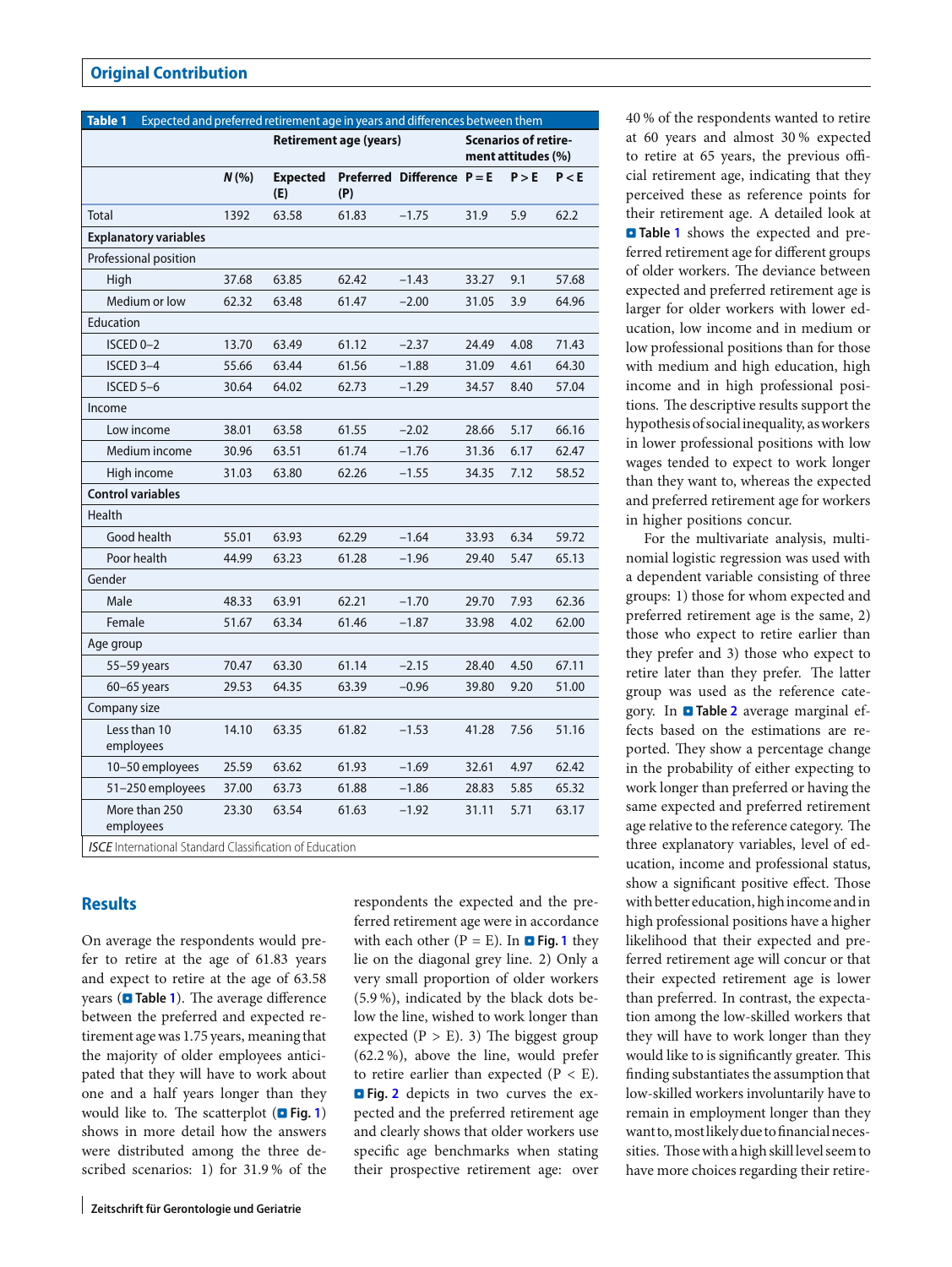

<span id="page-4-0"></span>**Fig. 1** ▲ Scatterplot of expected and preferred retirement age in years



<span id="page-4-1"></span>**Fig. 2** ▲ Curve of the expected and preferred retirement age in years

ment timing and can synchronize their expected and preferred retirement ages.

## **Discussion**

The results show that older workers in Germany want to retire at an average age of 61.83 years. This is consistent with previous research showing a preferred retirement age of 61.72 years in Germany [\[15\]](#page-6-18). By contrast, the respondents' expected retirement age is much higher (63.58 years), meaning the average employee would like to retire 1.75 years earlier than anticipated. The finding that particularly older workers with low income, low education and low professional positions expect to work longer than they want to is in line with the results of previous studies showing that vulnerable labor market groups feel the financial pressure to work longer and even re-enter the labor market after retirement [\[13,](#page-6-7) [14\]](#page-6-8). This supports concerns of social inequality in the transition from work to retirement [\[13,](#page-6-7) [14\]](#page-6-8) with highly qualified workers preferring and having the means to work longer, so-called silver workers [\[7\]](#page-6-19) and low qualified workers, the precarious workforce [\[27\]](#page-6-2), who would like to retire early but have to delay their retirement for monetary reasons. It seems as if the first group voluntarily remains in employment, while the latter does so involuntarily in jobs with a low quality of working life [\[27\]](#page-6-2). This results of this study complement previous findings by demonstrating that these differences do not only concern the actual employment and retirement behavior but also the attitudes towards retirement. The results imply that at least some of the older workers in Germany will have to work longer than they would like to and they seem to be fully aware of this fact. This causes not only personal frustrations but also stress, work disengagement and lower psychological and social welfare [\[6,](#page-5-6) [8\]](#page-6-5). It is of concern that particularly workers in vulnerable positions, meaning those with low education, low income and in low professional position, are affected.

There are three limitations of the data analysis which should be noted: 1) when contrasting the expected and preferred retirement age it is assumed that the two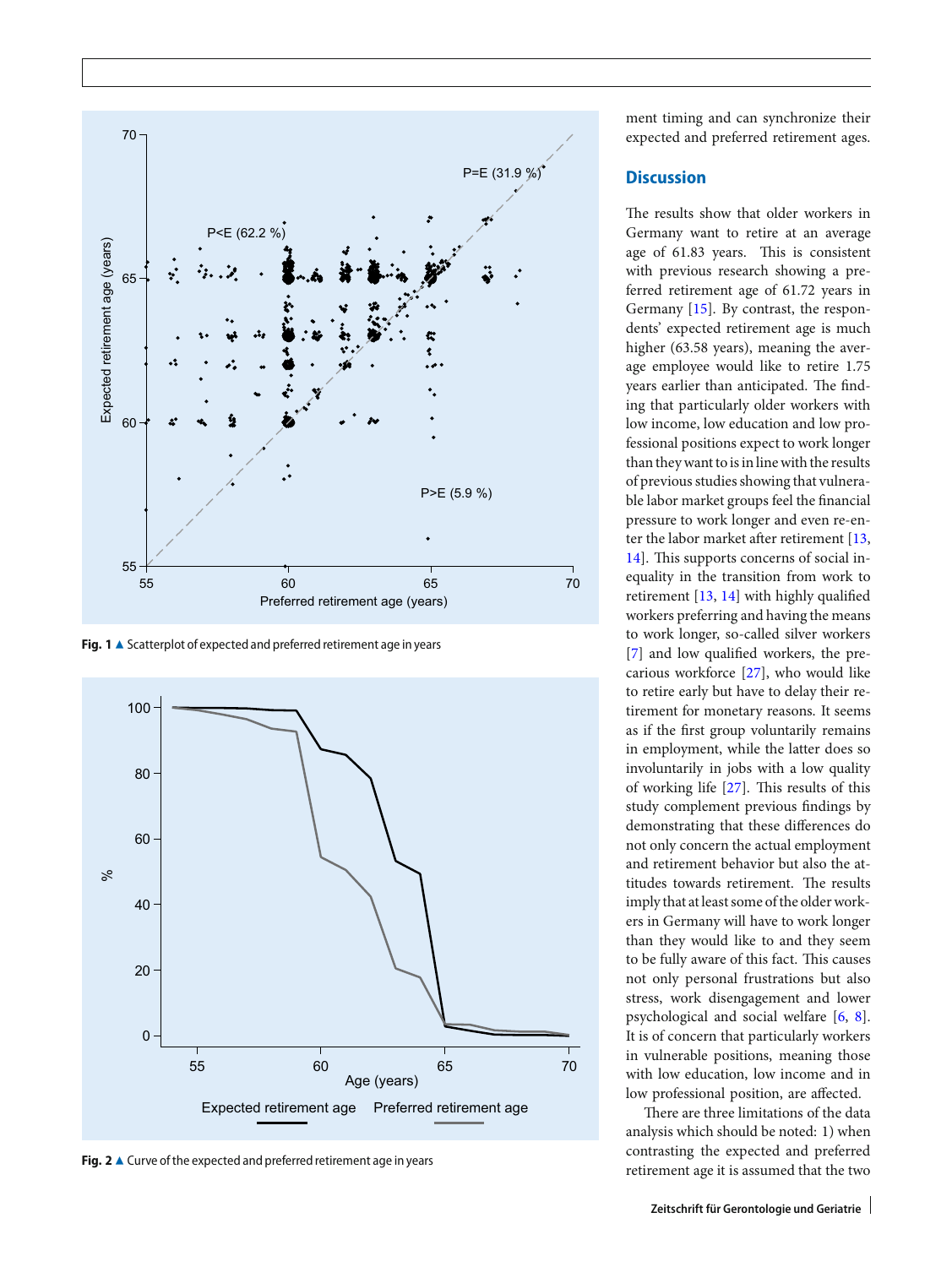**Table 2** Retirement preferences and expectations and explanatory variables, average marginal treatment effects based on multinomial logistic estimations (reference category is expected > preferred; standard error in brackets)

<span id="page-5-5"></span>

|                                                                                  | Expected = preferred Expected < preferred |         |           |         |  |  |  |  |
|----------------------------------------------------------------------------------|-------------------------------------------|---------|-----------|---------|--|--|--|--|
| <b>Explanatory variables</b>                                                     |                                           |         |           |         |  |  |  |  |
| Professional position (ref: medium or low)                                       |                                           |         |           |         |  |  |  |  |
| High                                                                             | $0.053*$                                  | (0.021) | $0.071**$ | (0.035) |  |  |  |  |
| Level of education (ref: ISCED 0-2)                                              |                                           |         |           |         |  |  |  |  |
| ISCED 3-4                                                                        | $0.061*$                                  | (0.018) | 0.028     | (0.020) |  |  |  |  |
| ISCED 5-6                                                                        | $0.090**$                                 | (0.019) | $0.074**$ | (0.034) |  |  |  |  |
| Income (ref. low income)                                                         |                                           |         |           |         |  |  |  |  |
| High income                                                                      | $0.061*$                                  | (0.019) | $0.079**$ | (0.018) |  |  |  |  |
| Medium income                                                                    | 0.002                                     | (0.012) | 0.009     | (0.014) |  |  |  |  |
| <b>Control variables</b>                                                         |                                           |         |           |         |  |  |  |  |
| Gender (ref: male)                                                               |                                           |         |           |         |  |  |  |  |
| Female                                                                           | 0.031                                     | (0.013) | $-0.032$  | (0.012) |  |  |  |  |
| Age groups (ref: 55–59 years)                                                    |                                           |         |           |         |  |  |  |  |
| $60-65$ years                                                                    | $0.097*$                                  | (0.009) | $0.075*$  | (0.014) |  |  |  |  |
| Health (ref: poor health)                                                        |                                           |         |           |         |  |  |  |  |
| Good health                                                                      | $-0.001$                                  | (0.011) | 0.002     | (0.011) |  |  |  |  |
| Company size (ref: less than 10 employees)                                       |                                           |         |           |         |  |  |  |  |
| 10-50 employees                                                                  | $-0.075*$                                 | (0.014) | $-0.074*$ | (0.015) |  |  |  |  |
| 50-250 employees                                                                 | $-0.076*$                                 | (0.011) | $-0.079*$ | (0.019) |  |  |  |  |
| >250 employees                                                                   | $-0.082*$                                 | (0.020) | $-0.034$  | (0.021) |  |  |  |  |
| N                                                                                | 1,392                                     |         |           |         |  |  |  |  |
| McFaddens $R^2$                                                                  | 0.04                                      |         |           |         |  |  |  |  |
| Log likelihood                                                                   | $-1309.355$                               |         |           |         |  |  |  |  |
| Definition on other any ICCED International Ctandard Classification of Education |                                           |         |           |         |  |  |  |  |

*Ref* reference category, *ISCED* International Standard Classification of Education \**p* < 0.1, \*\**p* < 0.05

are independent of each other. It is plausible, however, that older workers adapt their preferred retirement age to their expected retirement age to reduce the cognitive dissonance between preferences and reality. Longitudinal data might help to disentangle expectations and preferences more explicitly. 2) Unfortunately, the data are cross-sectional, which does not technically allow the inference to be made that education, income and occupational position influence opinions on future retirement timing. 3) The third limitation is that the selective sample lacks information on self-employed, unemployed and inactive homemakers or retired individuals. Those who retired before the age of 65 years might have systematicallydifferent retirementexpectations and preferences than those still in employment, which could bias the results. When interpreting the data, these caveats must be acknowledged. In addition, future research should investigate retirement expectations and preferences of self-employed and unemployed older workers.

# **Conclusion and implications**

A socialinequality regarding the choice of retirement timing can be concluded from the findings of this study, as vulnerable older workers show a higher probability ofinvoluntarily delaying their retirement. Although this study was conducted with data from Germany, where the pension system reforms were far-reaching, policy makers in other countries, as well as the European Union and other supranational organizations, should consider these developments when implementing further reforms of the pension system and labor markets. They should realize that a one size fits all approach is not helpful and reforms should be adapted to the specific needs of different groups of older workers. In addition, trade unions and employers should provide human resource programs that supportolderworkers. They can offer older workers tailor-made measures depending on older workers' personal resources and the type of organization they work for. Such age management measures include, amongst others, an ergonomic workplace, preventive health programs, life working time accounts and age-mixed teams. These might help older workers increase their work ability [\[16\]](#page-6-20) and make a successful transition from work to retirement possible.

## **Corresponding address**

#### **M. Hess**

The Mannheim Centre for European Social Research (MZES), University of Mannheim 68131 Mannheim, Deutschland moritz.hess@mzes.uni-mannheim.de

# **Compliance with ethical guidelines**

**Conflict of interest.** M. Hess states that there are no conflicts of interest.

The accompanying manuscript does not include studies on humans or animals.

# **References**

- <span id="page-5-3"></span>1. Bauknecht J (2013) Einstellungen zur "Rente mit 67". In: Gabriel OW, Trüdinger EM (eds) Reformen des Sozialstaates in Deutschland: Reformbereitschaft und Reformakzeptanz der Deutschen. Nomos, Baden-Baden, pp181–204
- <span id="page-5-0"></span>2. Bauknecht J, Naegele G (2015) Delaying retirement in Germany and Europe. In: Torp T (ed) Challenges of aging: retirement, pensions, and intergenerational justice. Palgrave Macmillan, London, pp179–204
- <span id="page-5-1"></span>3. Buchholz S, Rinklake A, Blossfeld HP (2013) Reversing early retirement in Germany. A longitudinal analysis of the effects of recent pension reforms on the timing of the transition to retirement and on pension income. Comp Popul Stud38(4):881–906
- <span id="page-5-2"></span>4. Buchholz S (2006) Men's late careers and career exits in West Germany. In: Blossfeld HP, Buchholz S, Hofäcker D (eds) Globalization, uncertainty and late careers in society. Routledge, London, pp55–77
- <span id="page-5-4"></span>5. Brussig M (2009) Changes in labour market participation of older employees in Germany. The perspective of labour market research. Z Gerontol Geriatr42:281–286
- <span id="page-5-6"></span>6. Damman M, Henkens K, Kalmijn M (2013) Latecareer work disengagement: the role of proximity